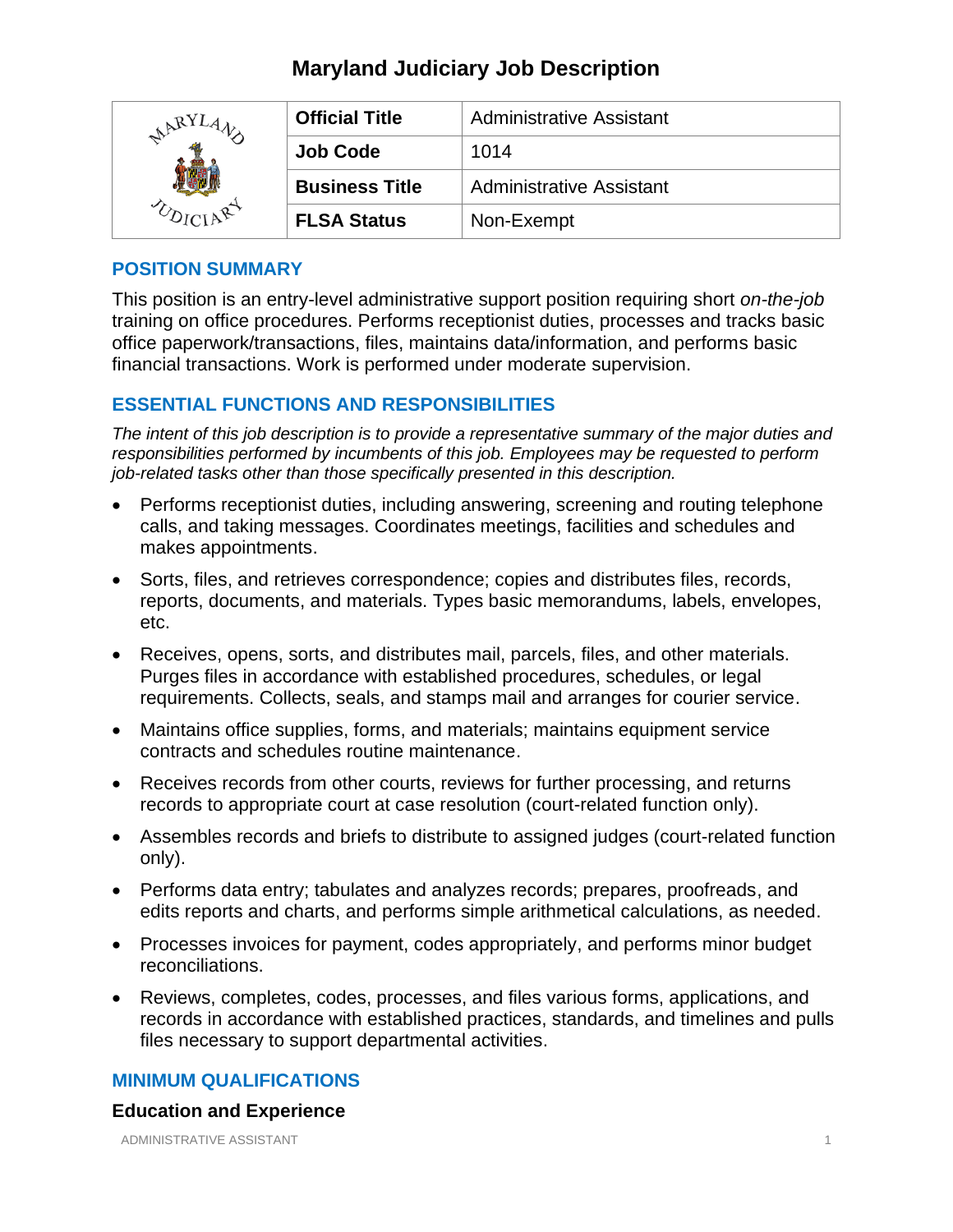# **Maryland Judiciary Job Description**

- High school diploma (or GED equivalent).
- Two (2) years of related work experience.

## **KNOWLEDGE, SKILLS, AND ABILITIES**

### **Knowledge of:**

- Basic English and Arithmetic to include, but not limited to, spelling, punctuation, addition, subtraction, multiplication, and division.
- General office practices, procedures, and equipment.
- Judicial policies, procedures, and forms.
- Standard business practices in record processing.
- Office equipment including, but not limited to, computers, telephones, copiers, scanners, fax machines, etc.
- Recordkeeping techniques.

#### **Skill in:**

- Usage of standard office equipment, computer equipment, and computer applications.
- The use of Microsoft Office products to include, but not limited to, Excel, Word, PowerPoint, Outlook, etc.
- Typing on a personal computer.
- Accuracy and attention to detail.
- Problem solving and managing priorities to meet critical deadlines while multitasking.
- Organization and time management.
- Basic English and Arithmetic.

#### **Ability to:**

- Work within time constraints, meet fixed deadlines, and demonstrate good organizational skills.
- Understand and carry out verbal and written instructions.
- Communicate clearly, tactfully, and effectively with judges, the public, police agencies, attorneys, and other court officials and personnel, both verbally and in writing.
- Use and maintain alphabetical and numerical filing systems.
- Use standard office and business equipment including, but not limited to, personal computers, word processing, spreadsheets, database software, copier, microfilm machine, register, scanner, fax machine, etc.
- Understand and abide by departmental rules, regulations, and procedures.